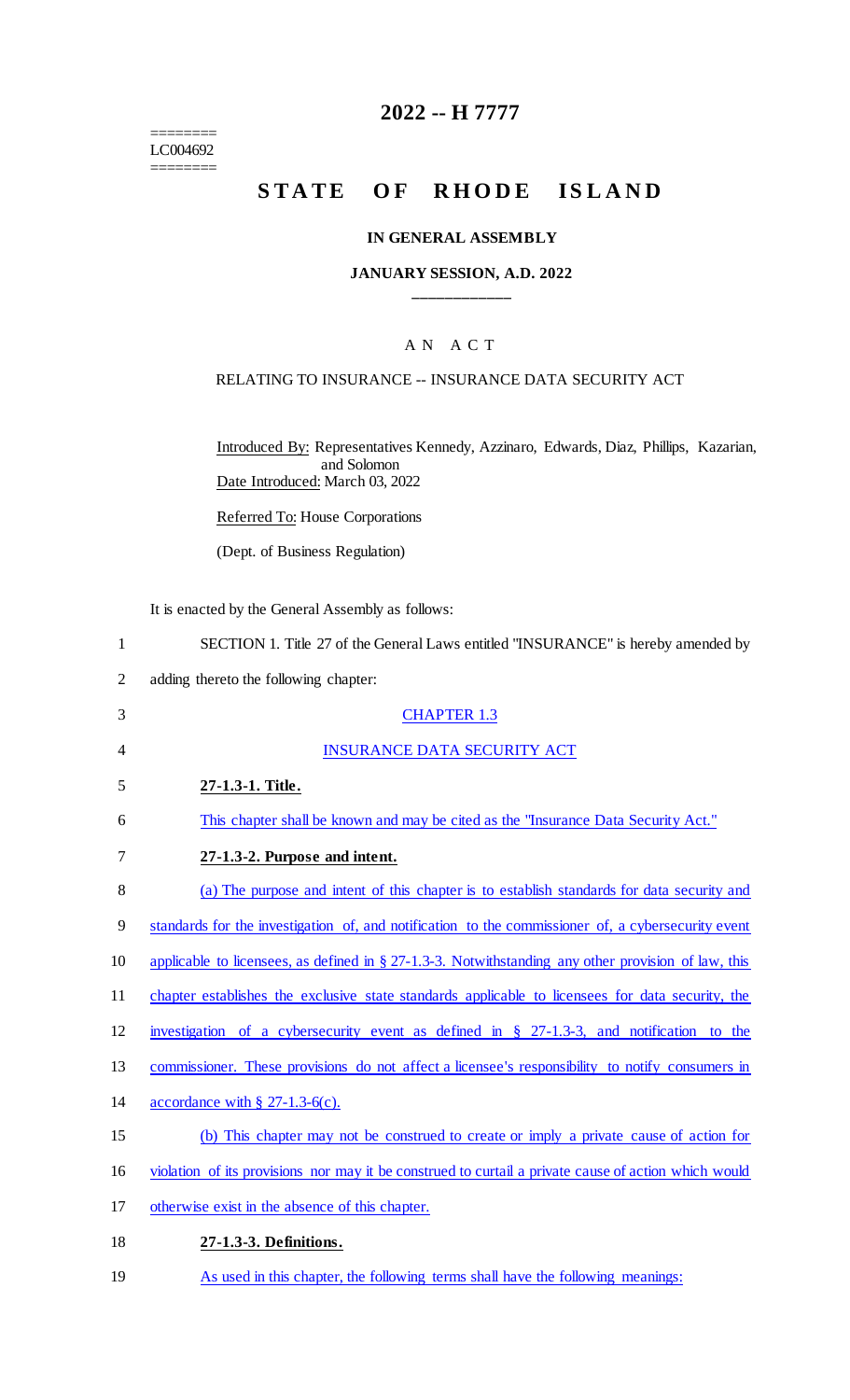(1) "Authorized individual" means an individual known to and screened by the licensee and determined to be necessary and appropriate to have access to the nonpublic information held by the licensee and its information systems. (2) "Commissioner" shall have the meaning established in § 42-14-5. (3) "Consumer" means an individual, including, but not limited to, applicants, policyholders, insureds, beneficiaries, claimants, and certificate holders who is a resident of this state and whose nonpublic information is in a licensee's possession, custody or control. (4) "Cybersecurity event" means an event resulting in unauthorized access to, disruption or misuse of, an information system or nonpublic information stored on such information system. (i) The term "cybersecurity event" does not include the unauthorized acquisition of encrypted nonpublic information if the encryption, process or key is not also acquired, released or used without authorization. (ii) "Cybersecurity event" does not include an event with regard to which the licensee has determined that the nonpublic information accessed by an unauthorized person has not been used or released and has been returned or destroyed. (5) "Department" means the department of business regulation, division of insurance. (6) "Encrypted" means the transformation of data into a form which results in a low probability of assigning meaning without the use of a protective process or key. (7) "Information security program" means the administrative, technical, and physical safeguards that a licensee uses to access, collect, distribute, process, protect, store, use, transmit, dispose of, or otherwise handle nonpublic information. (8) "Information system" means a discrete set of electronic information resources organized for the collection, processing, maintenance, use, sharing, dissemination or disposition of 24 electronic information, as well as any specialized system such as industrial/process controls systems, telephone switching and private branch exchange systems, and environmental control systems. (9) "Licensee" means any person licensed, authorized to operate, or registered, or required to be licensed, authorized, or registered pursuant to the insurance laws of this state, but shall not include a purchasing group or a risk retention group chartered and licensed in a state other than this state or a licensee that is acting as an assuming insurer that is domiciled in another state or 31 jurisdiction. (10) "Multi-factor authentication" means authentication through verification of at least two (2) of the following types of authentication factors: (i) Knowledge factors, such as a password; or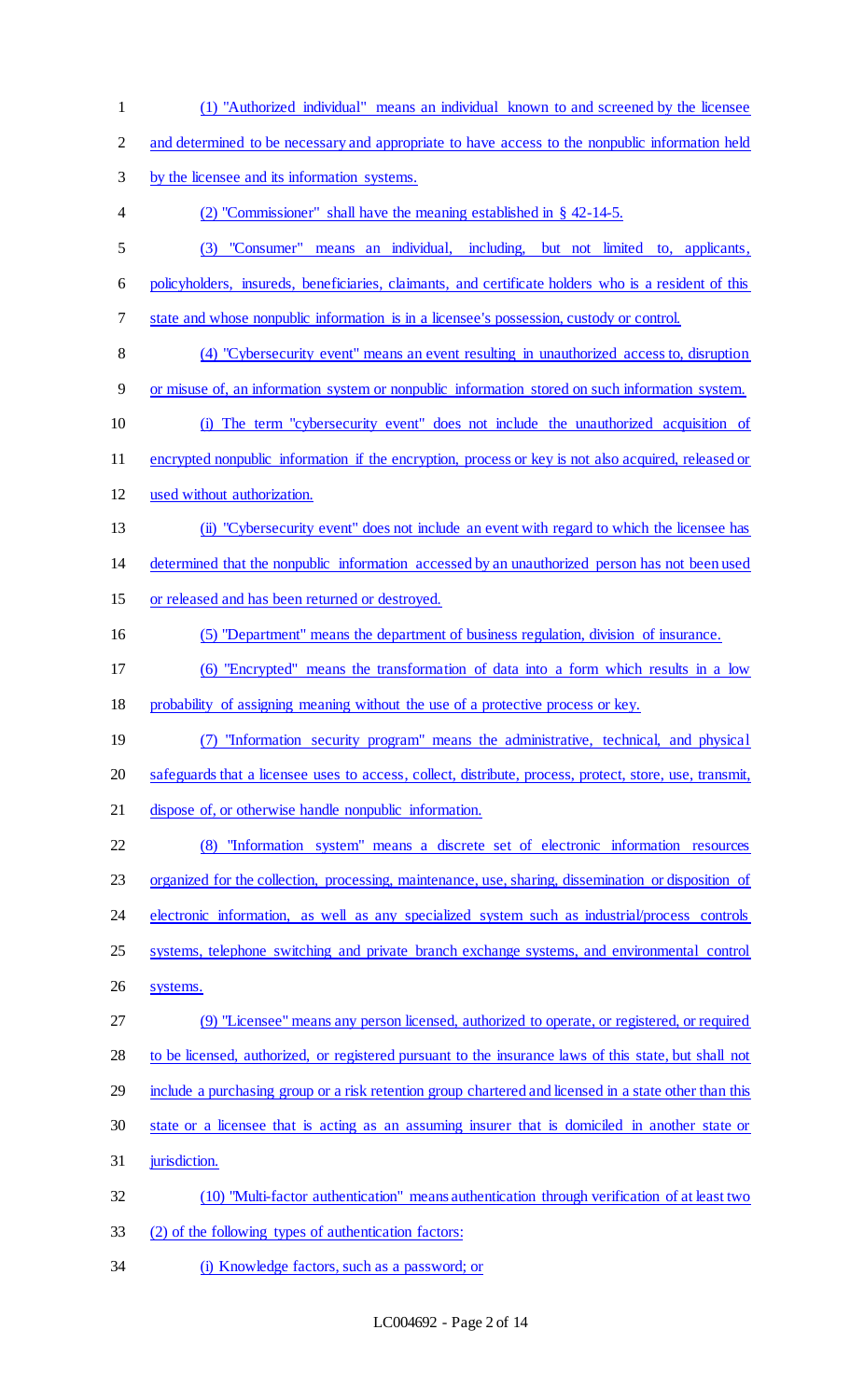| $\mathbf{1}$   | (ii) Possession factors, such as a token or text message on a mobile phone; or                       |
|----------------|------------------------------------------------------------------------------------------------------|
| $\overline{2}$ | (iii) Inherence factors, such as a biometric characteristic.                                         |
| 3              | (11) "Nonpublic information" means information that is not publicly available information            |
| 4              | and is:                                                                                              |
| 5              | (i) Business related information of a licensee the tampering with which, or unauthorized             |
| 6              | disclosure, access or use of which, would cause a material adverse impact to the business,           |
| 7              | operations or security of the licensee;                                                              |
| 8              | (ii) Any information concerning a consumer which because of name, number, personal                   |
| 9              | mark, or other identifier can be used to identify such consumer, in combination with any one or      |
| 10             | more of the following data elements:                                                                 |
| 11             | (A) Social security number;                                                                          |
| 12             | (B) Driver's license number or non-driver identification card number;                                |
| 13             | (C) Account number, credit or debit card number;                                                     |
| 14             | (D) Any security code, access code or password that would permit access to a consumer's              |
| 15             | financial account; or                                                                                |
| 16             | (E) Biometric records;                                                                               |
| 17             | (iii) Any information or data, except age or gender, in any form or medium created by or             |
| 18             | derived from a health care provider or a consumer and that relates to:                               |
| 19             | (A) The past, present or future physical, mental, behavioral health or medical condition of          |
| 20             | any consumer or a member of the consumer's family;                                                   |
| 21             | (B) The provision of health care to any consumer; or                                                 |
| 22             | (C) Payment for the provision of health care to any consumer.                                        |
| 23             | (12) "Person" means any individual or any non-governmental entity, including, but not                |
| 24             | limited to, any non-governmental partnership, corporation, limited liability company, branch,        |
| 25             | agency or association.                                                                               |
| 26             | (13) "Publicly available information" means any information that a licensee has a                    |
| 27             | reasonable basis to believe is lawfully made available to the general public from: federal, state or |
| 28             | local government records; widely distributed media; or disclosures to the general public that are    |
| 29             | required to be made by federal, state or local law:                                                  |
| 30             | (i) For the purposes of this definition, a licensee has a reasonable basis to believe that           |
| 31             | information is lawfully made available to the general public if the licensee has taken steps to      |
| 32             | determine:                                                                                           |
| 33             | (A) That the information is of the type that is available to the general public; and                 |
|                |                                                                                                      |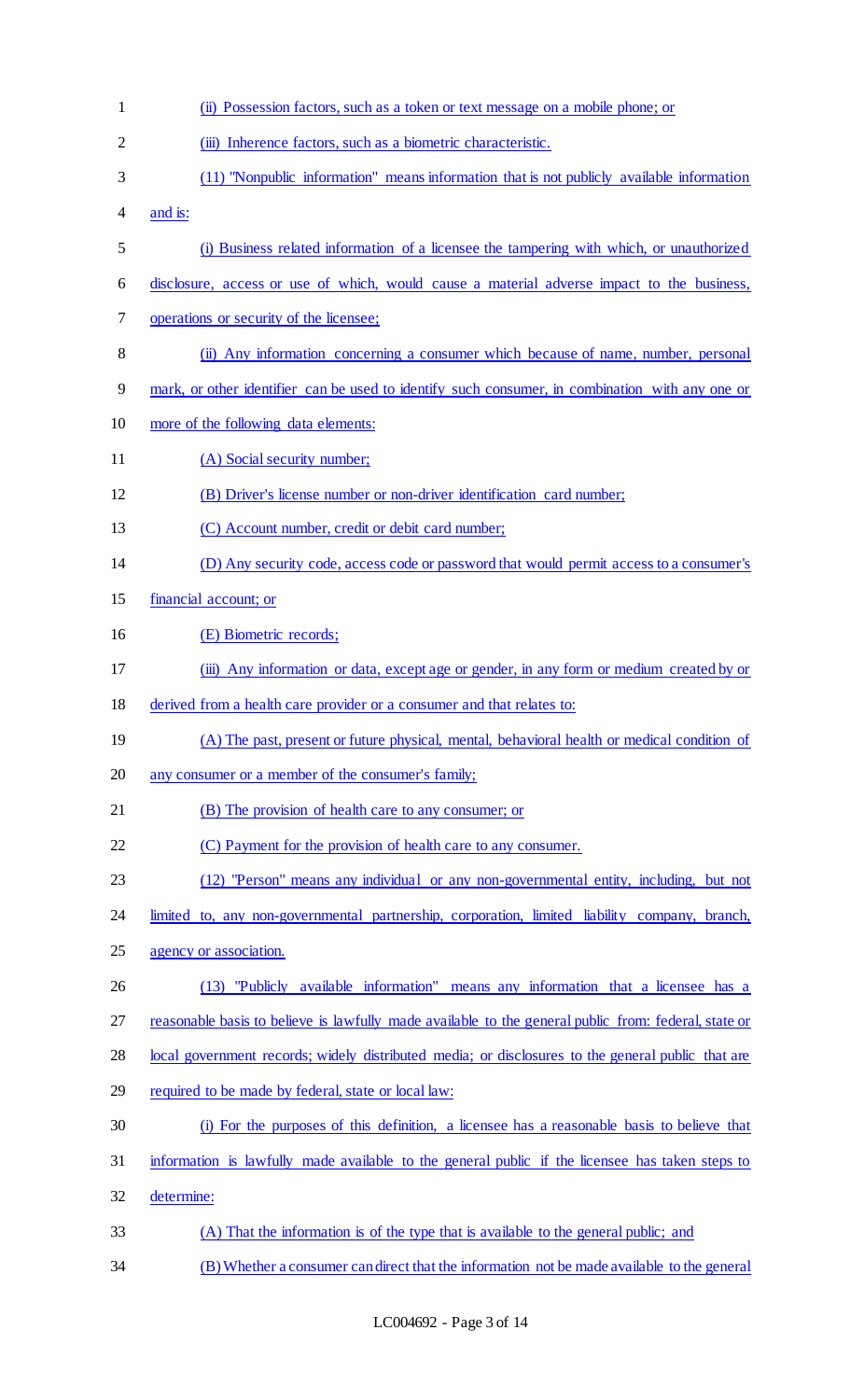1 public and the consumer has not done so.

| $\overline{2}$ | (14) "Risk assessment" means the procedure that each licensee is required to complete                  |
|----------------|--------------------------------------------------------------------------------------------------------|
| 3              | under § $27-1.3-4(c)$ .                                                                                |
| 4              | (15) "State" means the State of Rhode Island.                                                          |
| 5              | (16) "Third-party service provider" means a person, not otherwise defined as a licensee,               |
| 6              | that contracts with a licensee to maintain, process, store or otherwise is permitted access to         |
| 7              | nonpublic information through its provision of services to the licensee.                               |
| 8              | 27-1.3-4. Information security program.                                                                |
| 9              | (a) Implementation of an information security program. Commensurate with the size and                  |
| 10             | complexity of a licensee, the nature and scope of a licensee's activities, including its use of third- |
| 11             | party service providers, and the sensitivity of the nonpublic information used by the licensee or in   |
| 12             | the licensee's possession, custody or control, shall develop, implement, and maintain a                |
| 13             | comprehensive written information security program based on the licensee's risk assessment and         |
| 14             | that contains administrative, technical, and physical safeguards for the protection of nonpublic       |
| 15             | information and the licensee's information system.                                                     |
| 16             | (b) Objectives of information security program. A licensee's information security program              |
| 17             | shall be designed to:                                                                                  |
| 18             | (1) Protect the security and confidentiality of nonpublic information and the security of the          |
| 19             | information system;                                                                                    |
| 20             | (2) Protect against any threats or hazards to the security or integrity of nonpublic                   |
| 21             | information and the information system;                                                                |
| 22             | (3) Protect against unauthorized access to or use of nonpublic information, and minimize               |
| 23             | the likelihood of harm to any consumer; and                                                            |
| 24             | (4) Define and periodically reevaluate a schedule for retention of nonpublic information               |
| 25             | and a mechanism for its destruction when no longer needed.                                             |
| 26             | (c) Risk assessment. The licensee shall:                                                               |
| 27             | (1) Designate one or more employees, an affiliate, or an outside vendor designated to act              |
| 28             | on behalf of the licensee who is responsible for the information security program;                     |
| 29             | (2) Identify reasonably foreseeable internal or external threats that could result in                  |
| 30             | unauthorized access, transmission, disclosure, misuse, alteration or destruction of nonpublic          |
| 31             | information, including the security of information systems and nonpublic information that are          |
| 32             | accessible to, or held by, third-party service providers;                                              |
| 33             | (3) Assess the likelihood and potential damage of these threats, taking into consideration             |
|                |                                                                                                        |

34 the sensitivity of the nonpublic information;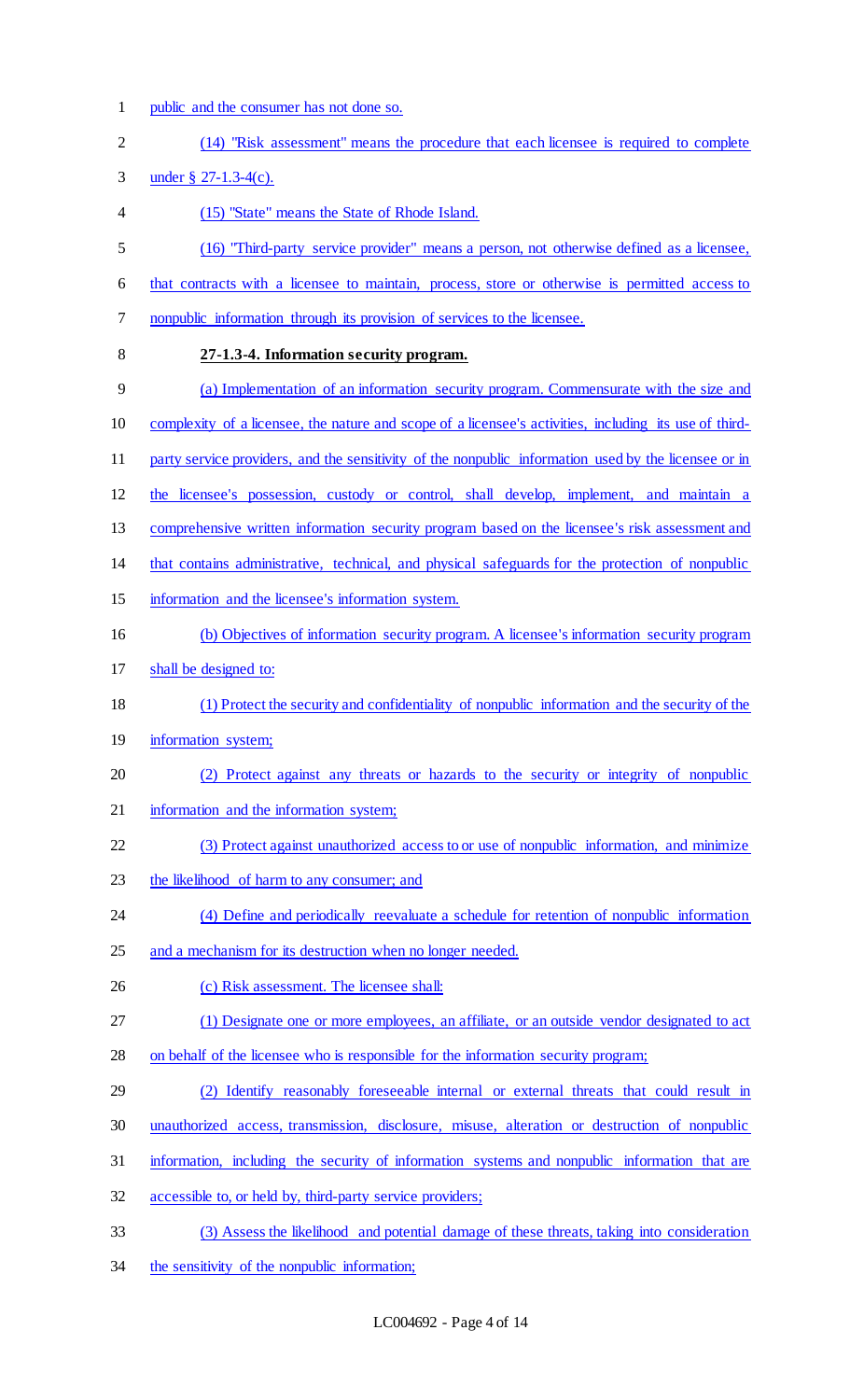- (4) Assess the sufficiency of policies, procedures, information systems and other safeguards in place to manage these threats, including consideration of threats in each relevant area of the licensee's operations, including: (i) Employee training and management; (ii) Information systems, including network and software design, as well as information classification, governance, processing, storage, transmission, and disposal; and (iii) Detecting, preventing, and responding to attacks, intrusions, or other systems failures; and (5) Implement information safeguards to manage the threats identified in its ongoing assessment, and no less than annually, assess the effectiveness of the safeguards' key controls, systems, and procedures. (d) Risk management. Based on its risk assessment, the licensee shall: (1) Design its information security program to mitigate the identified risks, commensurate with the size and complexity of the licensee's activities, including its use of third-party service providers, and the sensitivity of the nonpublic information used by the licensee or in the licensee's possession, custody or control; (2) Determine which security measures listed below are appropriate and implement such security measures: (i) Place access controls on information systems, including controls to authenticate and permit access only to authorized individuals to protect against the unauthorized acquisition of nonpublic information; (ii) Identify and manage the data, personnel, devices, systems, and facilities that enable the 23 organization to achieve business purposes in accordance with their relative importance to business 24 objectives and the organization's risk strategy; (iii) Restrict access at physical locations containing nonpublic information only to authorized individuals; (iv) Protect, by encryption or other appropriate means, all nonpublic information while being transmitted over an external network and all nonpublic information stored on a laptop computer or other portable computing or storage device or media; (v) Adopt secure development practices for in-house developed applications utilized by the licensee and procedures for evaluating, assessing or testing the security of externally developed applications utilized by the licensee; (vi) Modify the information system in accordance with the licensee's information security
- program;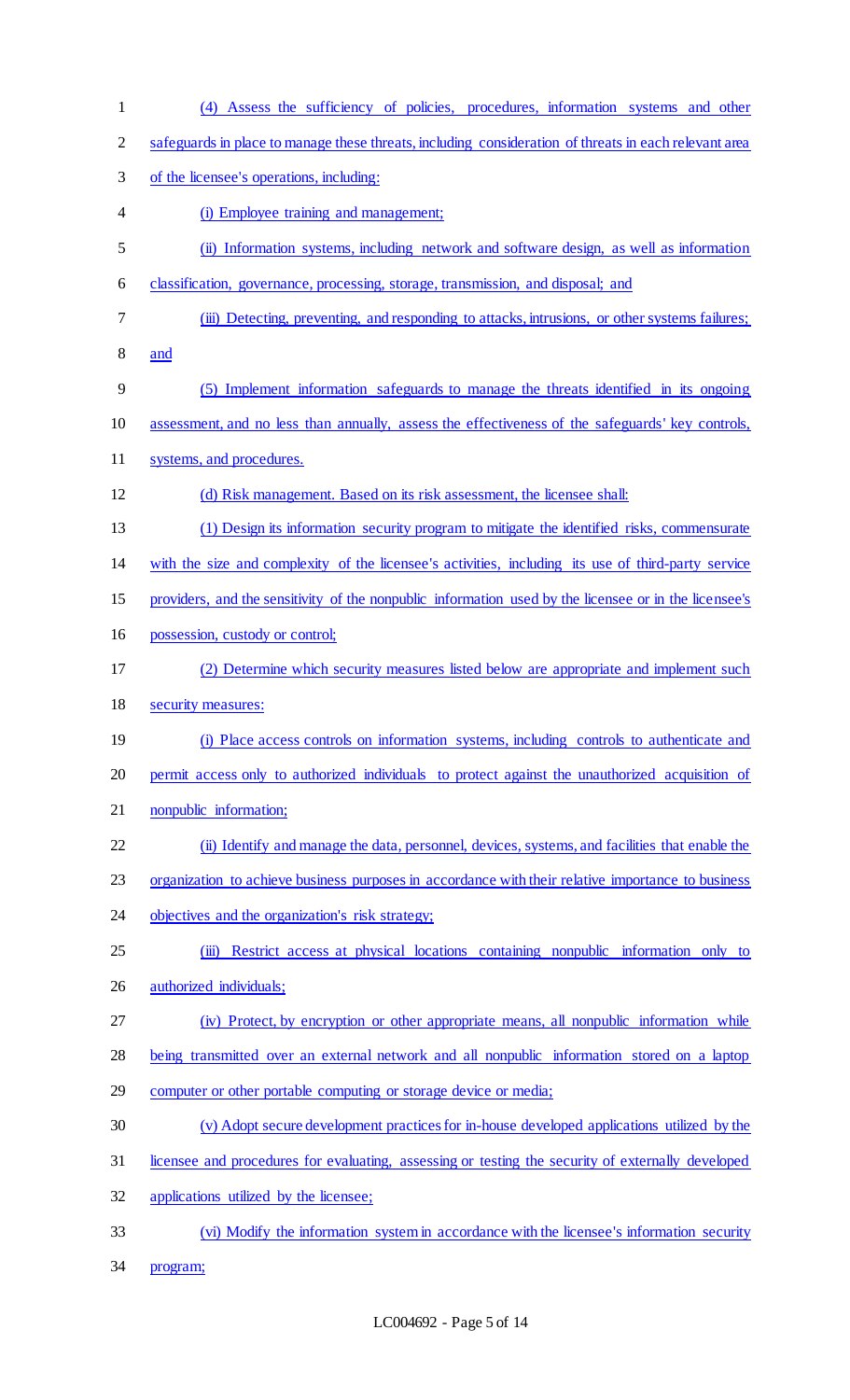| $\mathbf{1}$   | (vii) Utilize effective controls, which may include multi-factor authentication procedures          |
|----------------|-----------------------------------------------------------------------------------------------------|
| $\overline{2}$ | for any individual accessing nonpublic information;                                                 |
| 3              | (viii) Regularly test and monitor systems and procedures to detect actual and attempted             |
| 4              | attacks on, or intrusions into, information systems;                                                |
| 5              | (ix) Include audit trails within the information security program designed to detect and            |
| 6              | respond to cybersecurity events and designed to reconstruct material financial transactions         |
| 7              | sufficient to support normal operations and obligations of the licensee;                            |
| 8              | (x) Implement measures to protect against destruction, loss, or damage of nonpublic                 |
| 9              | information due to environmental hazards, such as fire and water damage or other catastrophes or    |
| 10             | technological failures; and                                                                         |
| 11             | (xi) Develop, implement, and maintain procedures for the secure disposal of nonpublic               |
| 12             | information in any format;                                                                          |
| 13             | (3) Include cybersecurity risks in the licensee's enterprise risk management process;               |
| 14             | (4) Stay informed regarding emerging threats or vulnerabilities and utilize reasonable              |
| 15             | security measures when sharing information relative to the character of the sharing and the type of |
| 16             | information shared; and                                                                             |
| 17             | (5) Provide its personnel with cybersecurity awareness training that is updated as necessary        |
| 18             | to reflect risks identified by the licensee in the risk assessment.                                 |
| 19             | (e) Oversight by board of directors. If the licensee has a board of directors, the board or an      |
| 20             | appropriate committee of the board shall, at a minimum:                                             |
| 21             | (1) Require the licensee's executive management or its designees to develop, implement,             |
| 22             | and maintain the licensee's information security program;                                           |
| 23             | (2) Require the licensee's executive management or its designees to report in writing at            |
| 24             | least annually, the following information:                                                          |
| 25             | (i) The overall status of the information security program and the licensee's compliance            |
| 26             | with this chapter; and                                                                              |
| 27             | (ii) Material matters related to the information security program, addressing issues such as        |
| 28             | risk assessment, risk management and control decisions, third-party service provider arrangements,  |
| 29             | results of testing, cybersecurity events or violations and management's responses thereto, or       |
| 30             | recommendations for changes in the information security program; and                                |
| 31             | (3) If executive management delegates any of its responsibilities pursuant to this section,         |
| 32             | it shall oversee the development, implementation and maintenance of the licensee's information      |
| 33             | security program prepared by the designee(s) and shall receive a report from the designee(s)        |
| 34             | complying with the requirements of the report to the board of directors.                            |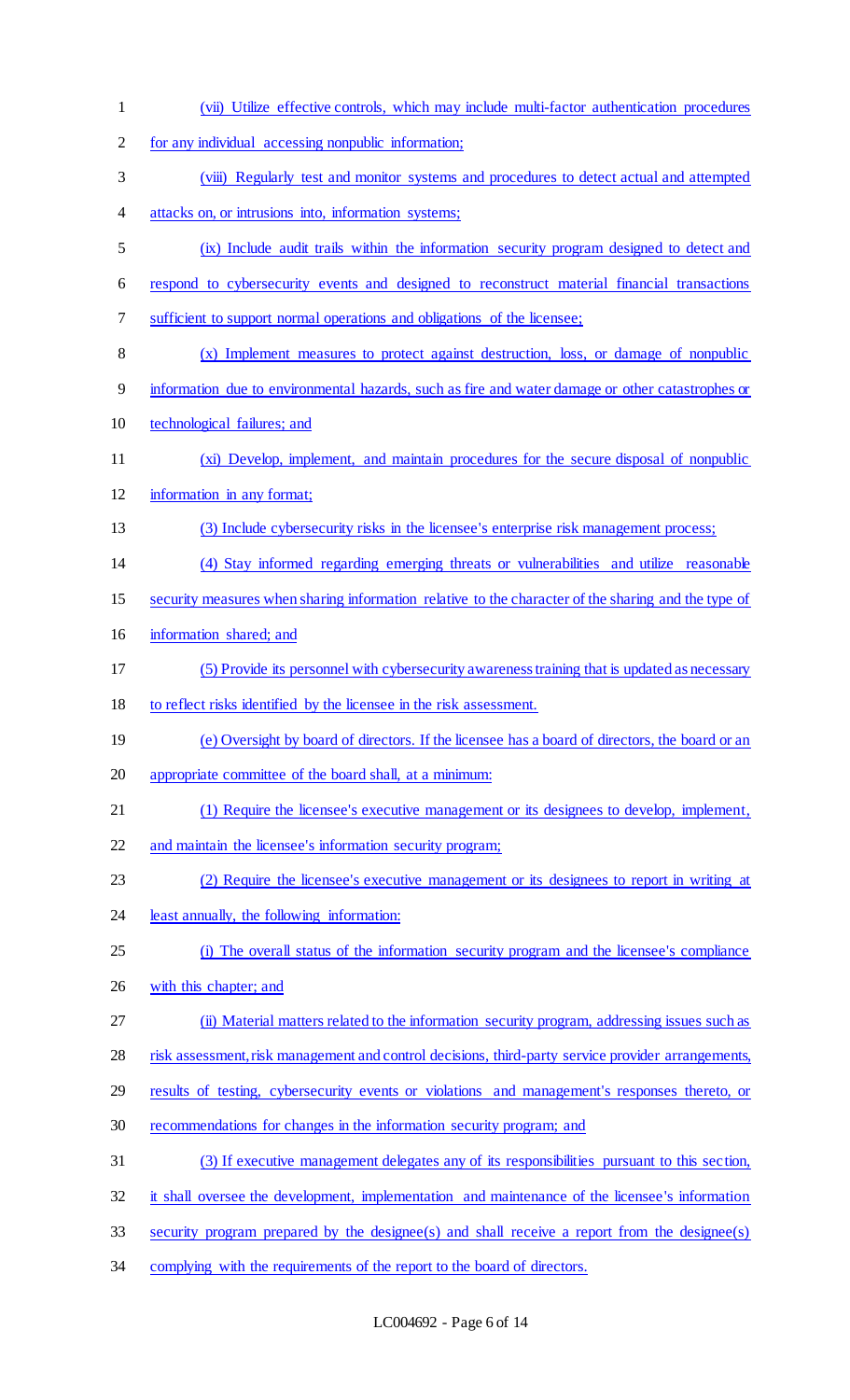(f) Oversight of third-party service provider arrangements. (1) A licensee shall exercise due diligence in selecting its third-party service provider; and (2) A licensee shall take reasonable steps to request a third-party service provider to implement appropriate administrative, technical, and physical measures to protect and secure the information systems and nonpublic information that are accessible to, or held by, the third-party service provider. (g) Program adjustments. The licensee shall monitor, evaluate and adjust, as appropriate, the information security program consistent with any relevant changes in technology, the sensitivity of its nonpublic information, internal or external threats to information, and the licensee's own 10 changing business arrangements, such as mergers and acquisitions, alliances and joint ventures, outsourcing arrangements and changes to information systems. (h) Incident response plan: (1) As part of its information security program, each licensee shall establish a written incident response plan designed to promptly respond to, and recover from, any cybersecurity event that compromises the confidentiality, integrity or availability of nonpublic information in its possession, the licensee's information systems, or the continuing functionality of any aspect of the licensee's business or operations; (2) Such incident response plan shall address the following areas: (i) The internal process for responding to a cybersecurity event; 20 (ii) The goals of the incident response plan; 21 (iii) The definition of clear roles, responsibilities and levels of decision-making authority; (iv) External and internal communications and information sharing; (v) Identification of requirements for the remediation of any identified weaknesses in 24 information systems and associated controls; (vi) Documentation and reporting regarding cybersecurity events and related incident response activities; and (vii) The evaluation and revision as necessary of the incident response plan following a cybersecurity event. (i) Annual certification to commissioner of domiciliary state. Annually, each insurer domiciled in this state shall submit to the commissioner a written statement by February 15 certifying that the insurer is in compliance with the requirements set forth in this section. Each insurer shall maintain for examination by the department all records, schedules and data supporting this certificate for a period of five (5) years. To the extent an insurer has identified areas, systems or processes that require material improvement, updating or redesign, the insurer shall document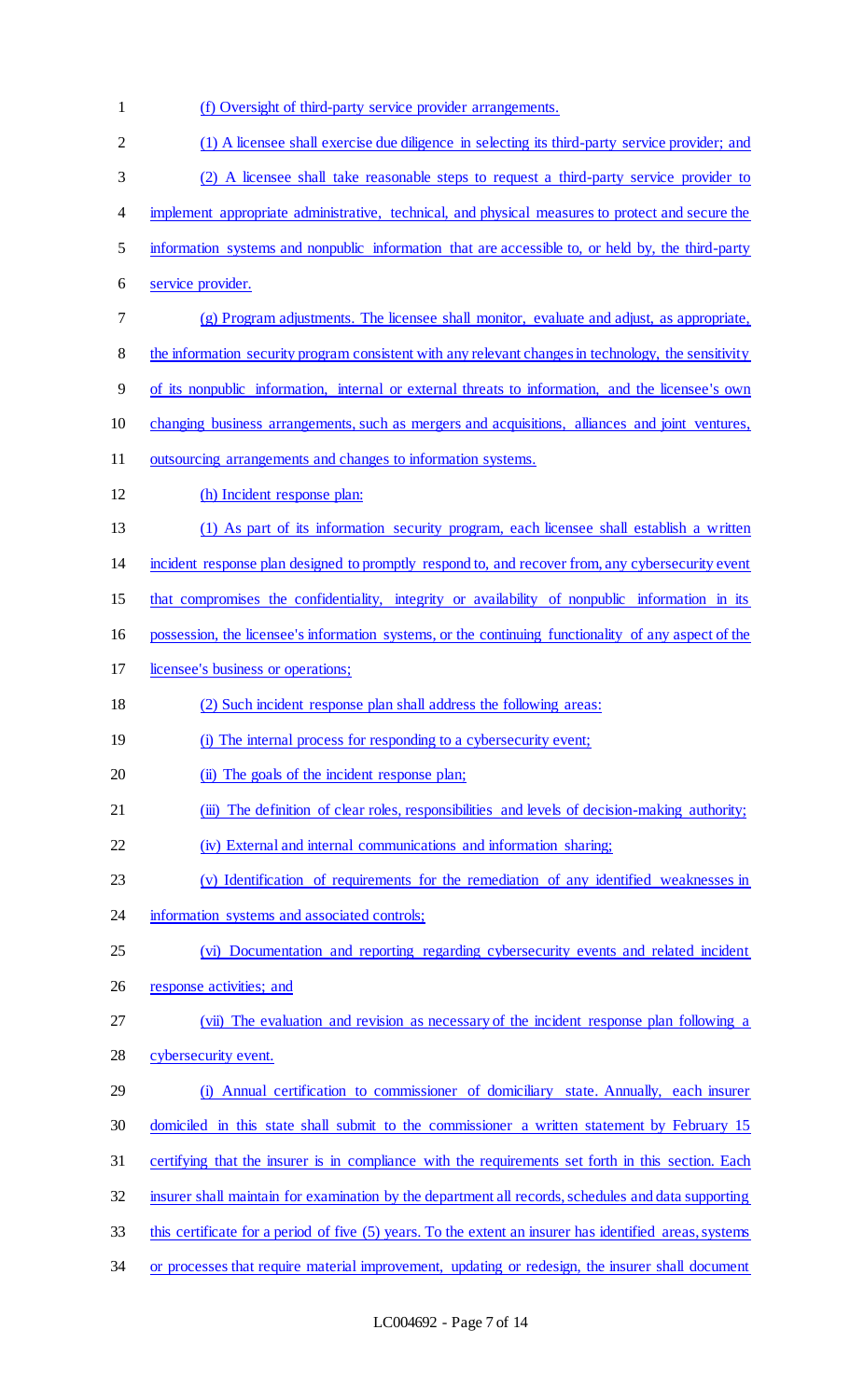the identification and the remedial efforts planned and underway to address such areas, systems or processes. This documentation must be available for inspection by the commissioner. **27-1.3-5. Investigation of a cybersecurity event.**  (a) If the licensee learns that a cybersecurity event has or may have occurred, the licensee, or an outside vendor and/or service provider designated to act on behalf of the licensee, shall conduct a prompt investigation. (b) During the investigation, the licensee, or an outside vendor and/or service provider designated to act on behalf of the licensee, shall, at a minimum, determine as much of the following information as possible: 10 (1) Whether a cybersecurity event has occurred; (2) Assess the nature and scope of the cybersecurity event; (3) Identify any nonpublic information that may have been involved in the cybersecurity event; and (4) Perform or oversee reasonable measures to restore the security of the information systems compromised in the cybersecurity event in order to prevent further unauthorized acquisition, release or use of nonpublic information in the licensee's possession, custody or control. (c) If the licensee learns that a cybersecurity event has or may have occurred in a system maintained by a third-party service provider, and it has or may have impacted the licensee's 19 nonpublic information, the licensee shall make reasonable efforts to complete the steps set forth in subsection (b) of this section or make reasonable efforts to confirm and document that the third-21 party service provider has completed those steps. (d) The licensee shall maintain records concerning all cybersecurity events for a period of 23 at least five (5) years from the date of the cybersecurity event and shall produce those records upon demand of the commissioner. **27-1.3-6. Notification of a cybersecurity event.**  (a) Notification to the commissioner. Each licensee shall notify the commissioner as promptly as possible but in no event later than three (3) business days from a determination that a cybersecurity event has occurred when either of the following criteria has been met: (1) This state is the licensee's state of domicile, in the case of an insurer, or this state is the licensee's home state, in the case of a producer, as those terms are defined in § 27-2.4-2; or (2) The licensee reasonably believes that the nonpublic information involved affects two hundred fifty (250) or more consumers residing in this state and that either of the following apply: (i) A cybersecurity event impacting the licensee of which notice is required to be provided to any government body, self-regulatory agency or any other supervisory body pursuant to any state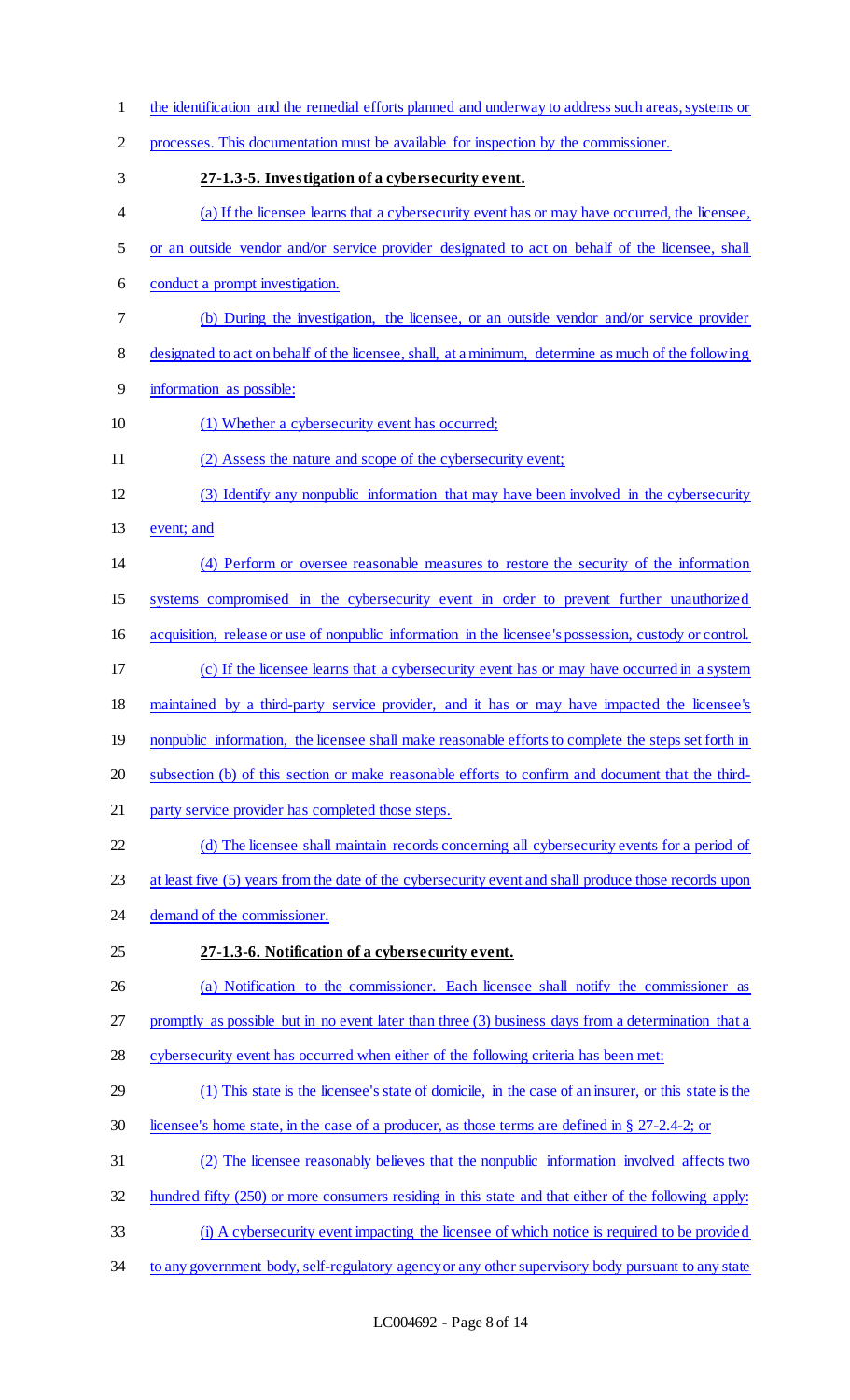or federal law; or 2 (ii) A cybersecurity event that has a reasonable likelihood of materially harming: (A) Any consumer residing in this state; or (B) Any material part of the normal operation(s) of the licensee. (b) The licensee shall provide any information required by this section in electronic form as directed by the commissioner. The licensee shall have a continuing obligation to update and supplement initial and subsequent notifications to the commissioner concerning the cybersecurity event. The licensee shall provide as much of the following information as possible: (1) Date of the cybersecurity event; (2) Description of how the information was exposed, lost, stolen, or breached, including 11 the specific roles and responsibilities of third-party service providers, if any; (3) How the cybersecurity event was discovered; (4) Whether any lost, stolen, or breached information has been recovered and if so, how this recovery was achieved; (5) The identity of the source of the cybersecurity event; (6) Whether the licensee has filed a police report or has notified any regulatory, government or law enforcement agencies and, if so, when such notification was provided; (7) Description of the specific types of information acquired without authorization. Specific types of information consisting of particular data elements including, for example, types of medical information, types of financial information or types of information allowing identification of the consumer; (8) The period during which the information system was compromised by the cybersecurity event; (9) The number of total consumers in this state affected by the cybersecurity event. The licensee shall provide the best estimate in the initial report to the commissioner and update this estimate with each subsequent report to the commissioner pursuant to this section; (10) The results of any internal review identifying a lapse in either automated controls or 28 internal procedures, or confirming that all automated controls or internal procedures were followed; (11) Description of efforts being undertaken to remediate the situation which permitted the cybersecurity event to occur; (12) A copy of the licensee's privacy policy and a statement outlining the steps the licensee will take to investigate and notify consumers affected by the cybersecurity event; and (13) Name of a contact person who is both familiar with the cybersecurity event and authorized to act for the licensee.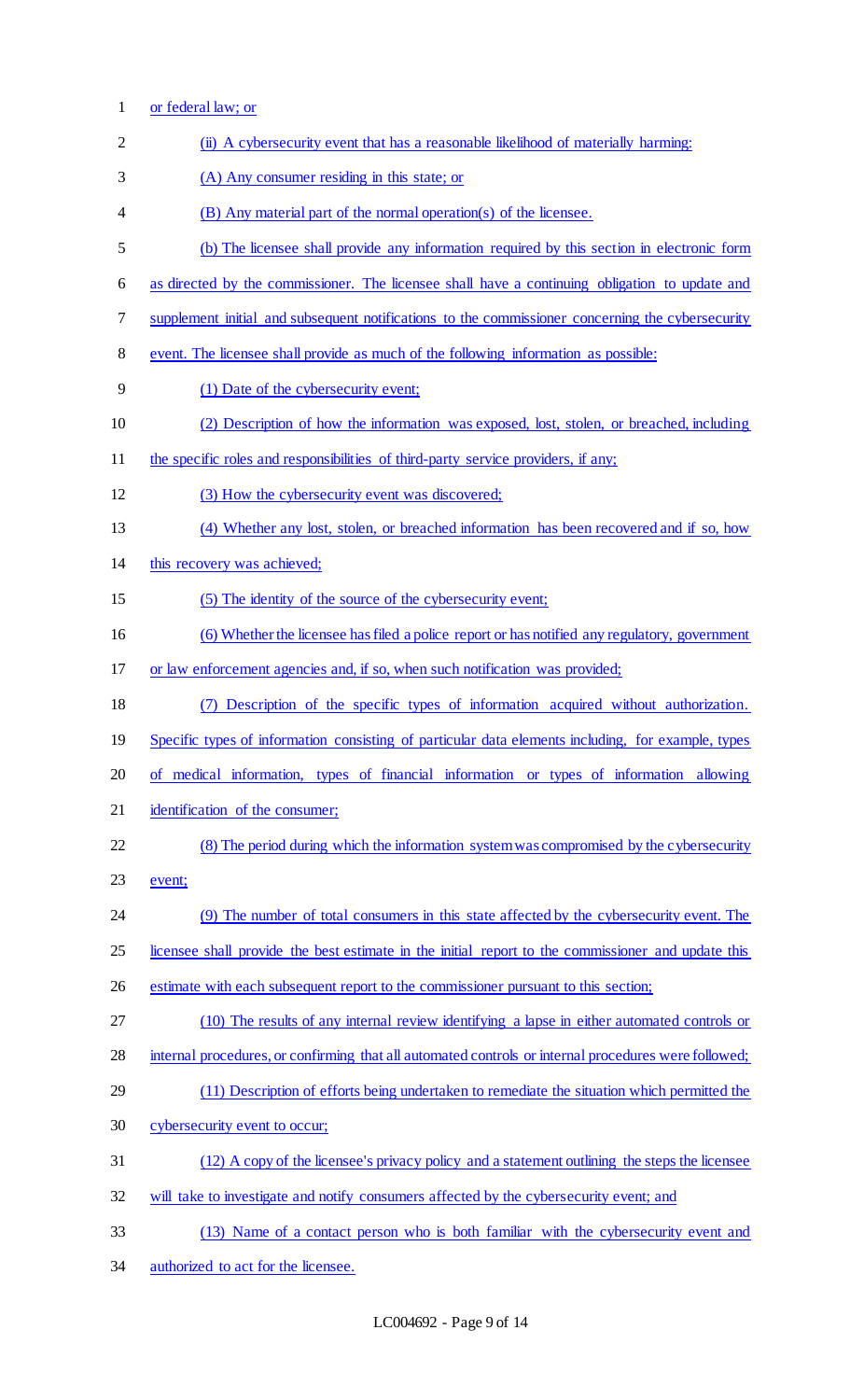(c) Notification to consumers. A licensee shall comply with chapter 49.3 of title 11, as applicable, and provide a copy of the notice sent to consumers under that chapter to the commissioner, when a licensee is required to notify the commissioner under subsection (a) of this section. (d) Notice regarding cybersecurity events of third-party service providers: (1) In the case of a cybersecurity event involving a licensee's nonpublic information in a system maintained by a third-party service provider, of which the licensee has become aware, the licensee shall treat that event as it would under subsection (a) of this section; (2) The computation of the licensee's deadlines shall begin on the day after the third-party service provider notifies the licensee of the cybersecurity event or the licensee otherwise has actual knowledge of the cybersecurity event, whichever is sooner; (3) Nothing in this chapter shall prevent or abrogate an agreement between a licensee and 13 another licensee, a third-party service provider or any other party to fulfill any of the investigation requirements imposed under § 27-1.3-5 or notice requirements imposed under this section. (e) Notice regarding cybersecurity events of reinsurers to insurers: (1)(i) In the case of a cybersecurity event involving nonpublic information that is used by 17 the licensee that is acting as an assuming insurer or in the possession, custody or control of a licensee that is acting as an assuming insurer and that does not have a direct contractual relationship 19 with the affected consumers, the assuming insurer shall notify its affected ceding insurers and the commissioner of its state of domicile within seventy-two (72) hours of making the determination 21 that a cybersecurity event has occurred; (ii) The ceding insurers that have a direct contractual relationship with affected consumers 23 shall fulfill the consumer notification requirements imposed under chapter 49.3 of title 11, the 24 "identity theft protection act of 2015", and any other notification requirements relating to a cybersecurity event imposed under this section; 26 (2)(i) In the case of a cybersecurity event involving nonpublic information that is in the possession, custody or control of a third-party service provider of a licensee that is an assuming insurer, the assuming insurer shall notify its affected ceding insurers and the commissioner of its state of domicile within seventy-two (72) hours of receiving notice from its third-party service provider that a cybersecurity event has occurred; (ii) The ceding insurers that have a direct contractual relationship with affected consumers shall fulfill the consumer notification requirements imposed under chapter 49.3 of title 11 and any other notification requirements relating to a cybersecurity event imposed under this section. (f) Notice regarding cybersecurity events of insurers to producers of record.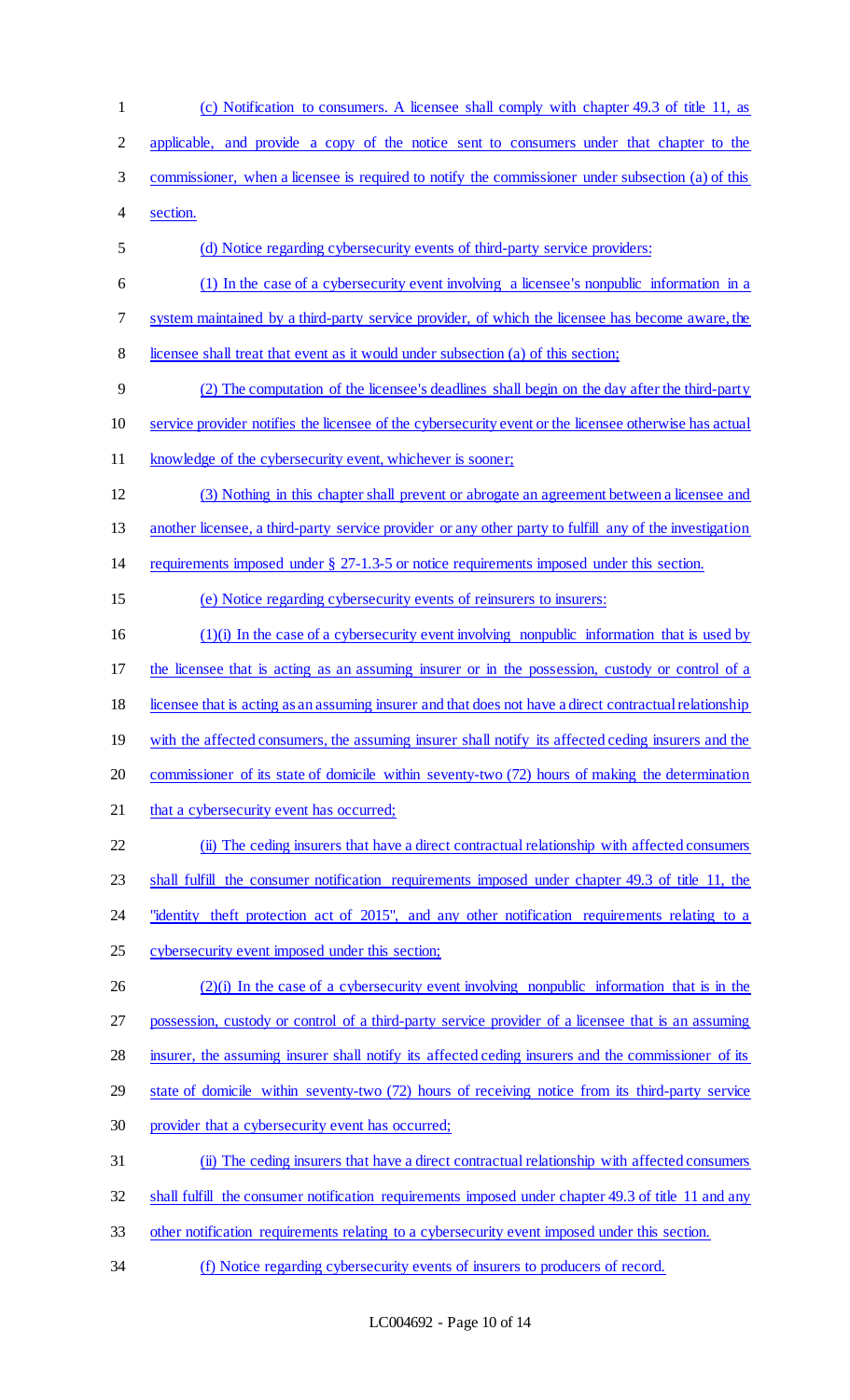possession, custody or control of a licensee that is an insurer or its third-party service provider and for which a consumer accessed the insurer's services through an independent insurance producer, the insurer shall notify the producers of record of all affected consumers as soon as practicable as directed by the commissioner. (2) The insurer is excused from this obligation for those instances in which it does not have the current producer of record information for any individual consumer. **27-1.3-7. Power of commissioner.**  (a) The commissioner shall have power to examine and investigate into the affairs of any licensee to determine whether the licensee has been or is engaged in any conduct in violation of this chapter. This power is in addition to the powers which the commissioner has pursuant to chapter 13.1 of title 27 and any such investigation or examination shall be conducted pursuant to chapter 13.1 of title 27. (b) Whenever the commissioner has reason to believe that a licensee has been or is engaged in conduct in this state which violates this chapter, the commissioner may take action that is necessary or appropriate to enforce the provisions of this chapter. **27-1.3-8. Confidentiality.**  (a) Any documents, materials or other information in the control or possession of the 19 department that are furnished by a licensee or an employee or agent thereof acting on behalf of a licensee pursuant to §§ 27-1.3-4(i) and 27-1.3-6(b)(2), (3), (4), (5), (8), (10), and (11), or that are 21 obtained by the commissioner in an investigation or examination pursuant to § 27-1.3-7 shall be confidential by law and privileged, shall not be subject to chapter 2 of title 38, shall not be subject to subpoena, and shall not be subject to discovery or admissible in evidence in any private civil 24 action; provided, however, the commissioner is authorized to use the documents, materials or other information in the furtherance of any regulatory or legal action brought as a part of the commissioner's duties. (b) Neither the commissioner nor any person who received documents, materials or other information while acting under the authority of the commissioner shall be permitted or required to testify in any private civil action concerning any confidential documents, materials, or information subject to subsection (a) of this section. (c) In order to assist in the performance of the commissioner's duties under this chapter, the commissioner: (1) May share documents, materials or other information, including the confidential and privileged documents, materials or information subject to subsection (a) of this section, with other

(1) In the case of a cybersecurity event involving nonpublic information that is in the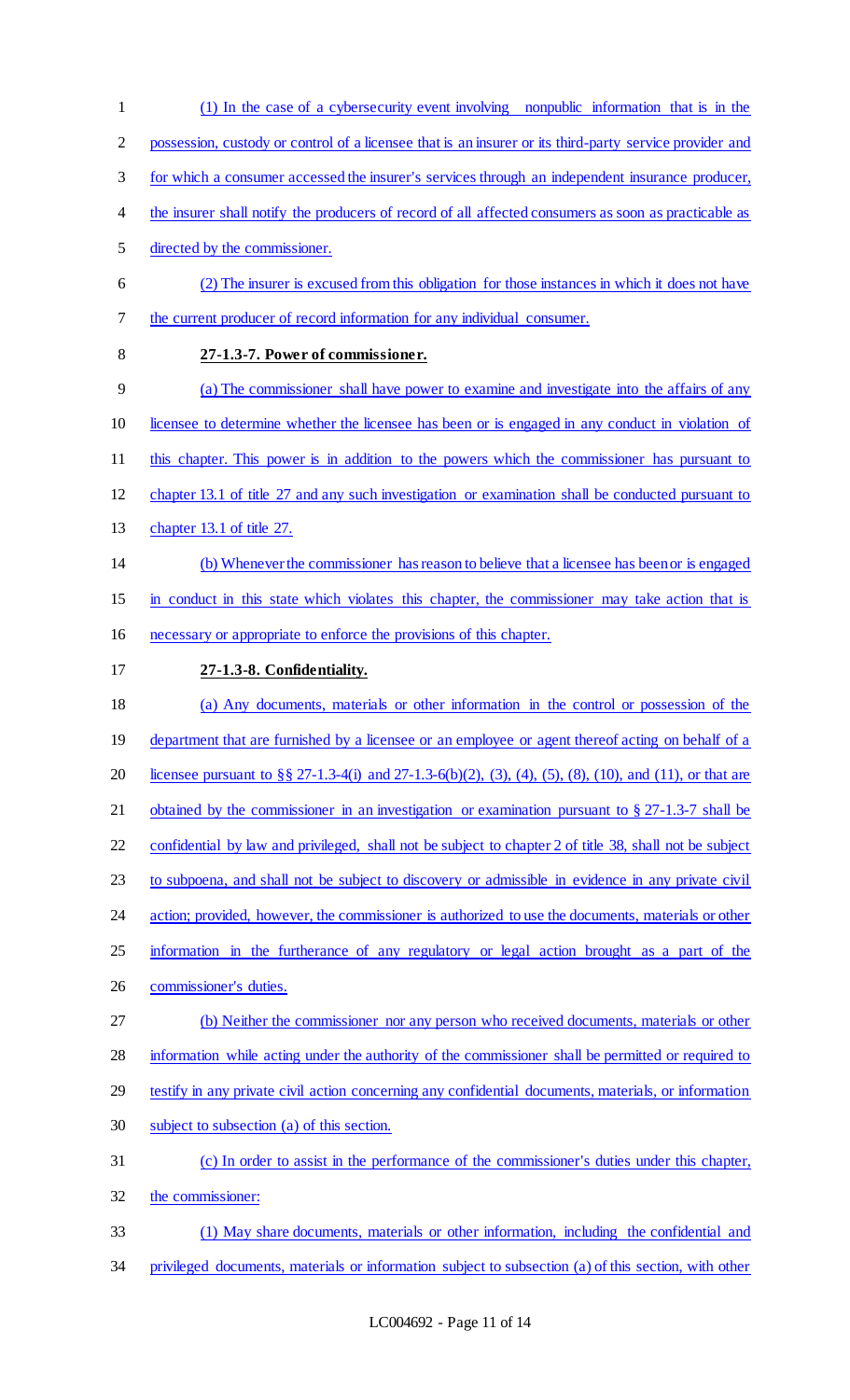| $\mathbf{1}$   | state, federal, and international regulatory agencies, with the National Association of Insurance      |
|----------------|--------------------------------------------------------------------------------------------------------|
| $\overline{2}$ | Commissioners, its affiliates or subsidiaries, and with state, federal, and international law          |
| 3              | enforcement authorities; provided that, the recipient agrees in writing to maintain the                |
| 4              | confidentiality and privileged status of the document, material or other information;                  |
| 5              | (2) May receive documents, materials or information, including otherwise confidential and              |
| 6              | privileged documents, materials or information, from the National Association of Insurance             |
| 7              | Commissioners, its affiliates or subsidiaries and from regulatory and law enforcement officials of     |
| 8              | other foreign or domestic jurisdictions, and shall maintain as confidential or privileged any          |
| $\overline{9}$ | document, material or information received with notice or the understanding that it is confidential    |
| 10             | or privileged under the laws of the jurisdiction that is the source of the document, material or       |
| 11             | information;                                                                                           |
| 12             | (3) May share documents, materials or other information subject to subsection (a) of this              |
| 13             | section, with a third-party consultant or vendor provided the consultant agrees in writing to          |
| 14             | maintain the confidentiality and privileged status of the document, material or other information;     |
| 15             | and                                                                                                    |
| 16             | (4) May enter into agreements governing sharing and use of information consistent with                 |
| 17             | this subsection.                                                                                       |
| 18             | (d) No waiver of any applicable privilege or claim of confidentiality in the documents,                |
| 19             | materials, or information shall occur as a result of disclosure to the commissioner under this section |
| 20             | or as a result of sharing as authorized in subsection (c) of this section.                             |
| 21             | (e) Nothing in this chapter shall prohibit the commissioner from releasing final, adjudicated          |
| 22             | actions that are open to public inspection pursuant to chapter 2 of title 38 to a database or other    |
| 23             | clearinghouse service maintained by the National Association of Insurance Commissioners, its           |
| 24             | affiliates or subsidiaries.                                                                            |
| 25             | 27-1.3-9. Exceptions.                                                                                  |
| 26             | (a) The following exceptions shall apply to this chapter:                                              |
| 27             | (1) A licensee with fewer than twenty-five (25) employees, including any independent                   |
| 28             | contractors with access to the licensee's nonpublic information; or                                    |
| 29             | $(2)$ A licensee with less than five million dollars $(\$5,000,000)$ in gross annual revenue; or       |
| 30             | (3) A licensee with less than ten million dollars (\$10,000,000) in assets, measured at the            |
| 31             | end of the licensee's fiscal year, is exempt from § 27-1.3-4.                                          |
| 32             | (4) A licensee subject to and in compliance with Pub. L. 104-191, 110 Stat. 1936, enacted              |
| 33             | August 21, 1996 (Health Insurance Portability and Accountability Act) and related privacy, security    |
| 34             | and breach notification regulations pursuant to 45 Code of Federal Regulations, Parts 160 and 164,     |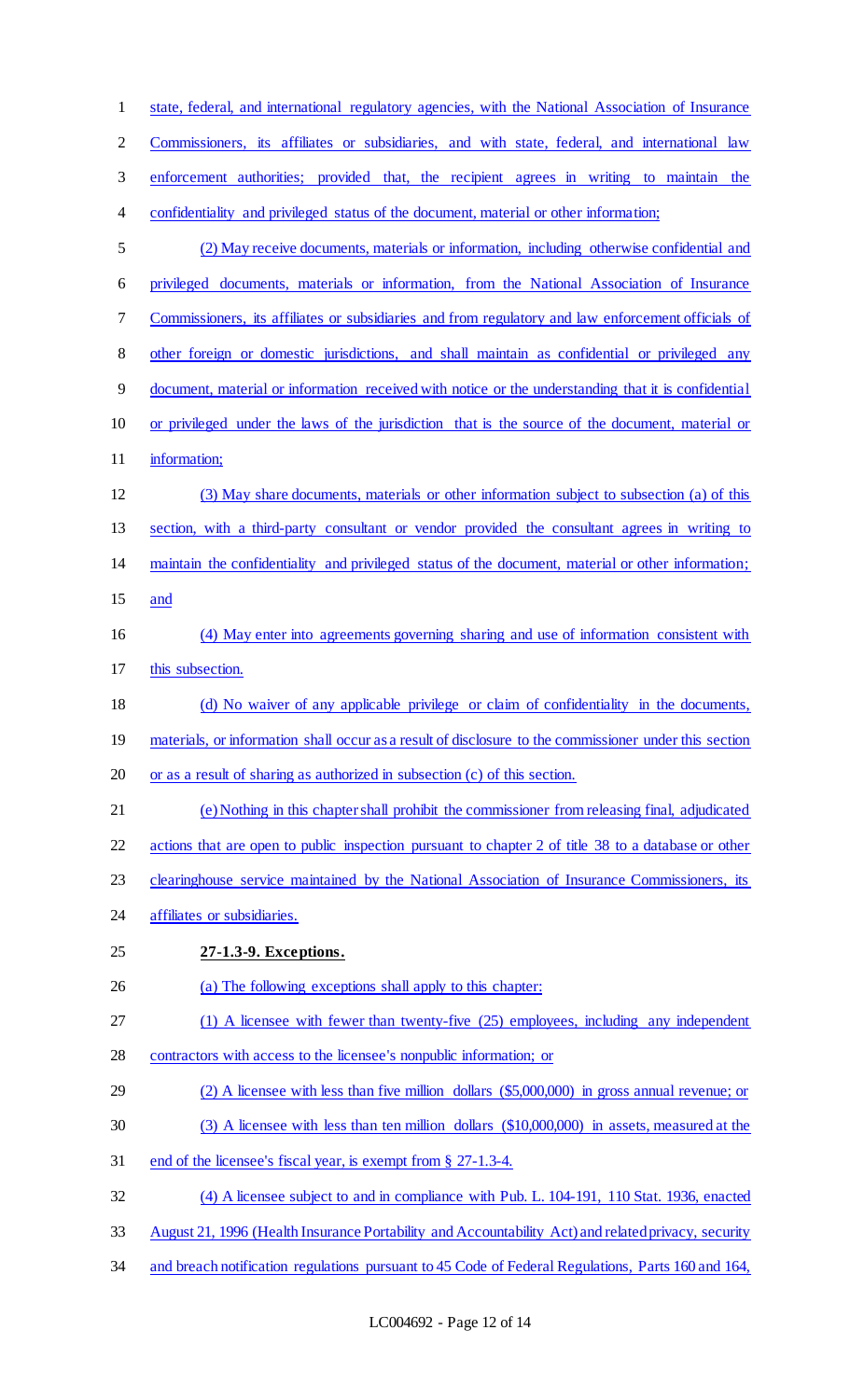- and Pub. L. 111-5, 123 Stat. 226, enacted February 17, 2009 (Health Information Technology) is 2 considered to meet the requirements of this chapter, other than the requirements of §§ 27-1.3-6(a) and (b) regarding notification to the commissioner, if: (i) The licensee maintains a program for information security and breach notification that treats all nonpublic information relating to consumers in this state in the same manner as protected health information; (ii) The licensee annually submits to the commissioner a written statement certifying that the licensee is in compliance with, the requirements of this subsection; and (iii) The commissioner has not issued a determination finding that the applicable federal regulations are materially less stringent than the requirements of this chapter. (5) An employee, agent, representative or designee of a licensee, who is also a licensee, is exempt from § 27-1.3-4 and need not develop its own information security program to the extent that the employee, agent, representative or designee is covered by the information security program of the other licensee. (b) In the event that a licensee ceases to qualify for an exception, the licensee shall have one hundred eighty (180) days to comply with this chapter. **27-1.3-10. Penalties.**  18 In the case of a violation of this chapter, a licensee may be penalized in accordance with § 42-14-16. **27-1.3-11. Severability.**  21 If any provision of this chapter or the application thereof to any person or circumstance is for any reason held to be invalid, the remainder of the chapter and the application of such provision 23 to other persons or circumstances shall not be affected thereby.
	- ========

SECTION 2. This act shall take effect on January 1, 2023.

LC004692 ========